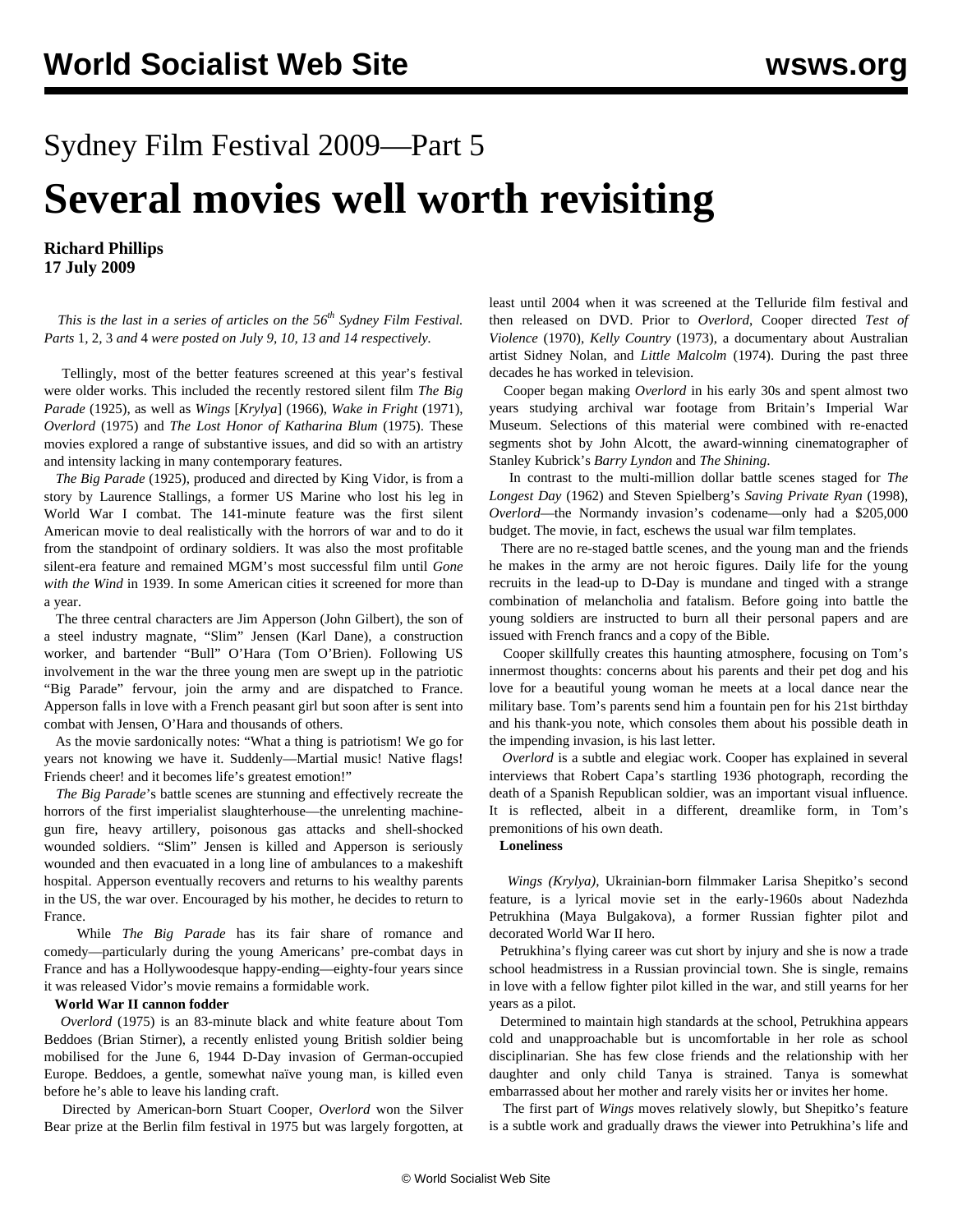all its personal and social complexities—large and small.

 Several key scenes—a conversation with a barmaid and her visit to a local museum—are evocative. A group of school children are visiting the museum, which has an exhibition of World War II Russian pilots. A small girl points to a photo of Petrukhina on the wall and asks the tour guide whether the pilot is still alive. Neither the tour guide nor the children notice Petrukhina sitting nearby and the question unsettles the decorated war hero.

 *Wings* is not just a portrait of Petrukhina, but an insight into the frustrations of a layer of Soviet citizens who had made heroic sacrifices during the war and in its aftermath find it difficult to adjust to, and are uncomfortable with, the roles assigned to them by the Stalinist regime.

 Shepitko studied film under the great writer-director Alexander Dovzhenko (*Arsenal* [1928] and *Earth* [1930]), one of the three major pioneers of Soviet film. Graduating from film school in 1963, she rejected the mind-numbing and artistically debilitating "socialist realism" of the Stalinist bureaucracy and combined documentary filmmaking techniques with an inspired poetic visual style to tell deeply personal stories. Other important representatives of this new post-war Soviet cinema included Andrei Tarkovsky (*Andrei Rublev* [1969] and *Solaris* [1972]) and Shepitko's husband, Elem Klimov (*Come and See* [1985]).

 Tragically, Shepitko was only able to complete three other features before her death in a 1979 car accident. *Wings* and *The Ascent* (1977), about partisans in Nazi-occupied Belarus, are seminal films and now available on DVD.

#### **An outback nightmare**

 In the early 1960s, American director Joseph Losey, exiled in Britain to escape the US anti-communist blacklist, planned to make *Wake in Fright*, the seething Kenneth Cook novel about the Australian outback. Losey lost interest and the rights were sold to an Australian television production company and Canadian director Ted Kotcheff was chosen to make the movie.

 Kotcheff, whose five-decade career in film and television in Britain, North American and Australia could be the subject of a separate article, was working in London at the time. He had just directed *Life at the Top* (1965) and *Two Gentlemen Sharing* (1969), two socially critical movies about class division in post-war Britain.

 *Wake in Fright* dramatises two weeks in the life of John Grant (Gary Bond), a teacher from the tiny outback Australian community of Tiboonda. Grant plans a coastal holiday, which involves a train ride to the nearby mining town of Bundayabba, a loosely disguised Broken Hill, and then a plane to Sydney.

 Arriving in Bundayabba, Grant is introduced to "two-up" gambling by local police chief (Chips Rafferty). After some initial success he loses everything and is befriended by Tim Hynes, Dick (Jack Thompson), Joe (Peter Whittle) and Doc Tydon (Donald Pleasance), a nihilist and hardened alcoholic.

 Things go from bad to worse as the teacher is drawn into a nightmarish drinking binge. There's fumbled sex with Hynes's adult daughter, a brutal kangaroo shoot and a homosexual encounter. The disoriented Grant contemplates murder, suicide and then makes a failed attempt to hitchhike to Sydney.

 Some local critics have described the recently restored Kotcheff movie as a masterpiece. This praise is overblown. *Wake in Fright* tends to overstylise and there's little variation in the emotional tone. Kotcheff apparently planned scenes showing Dick and Joe in the mines to emphasise that their raucous, hard-drinking behaviour was a release from their backbreaking and dangerous work. Budget limits unfortunately prevented these scenes from being shot and the movie suffers for it.

 Nonetheless *Wake in Fright* has its moments. Grant's first encounter with the local police chief, the two-up games, some menacing moments

with Doc Tydon, and a final angry exchange between Grant and a local man who drives him to a nearby railway station, are memorable.

 *Wake in Fright* was nominated for a Palme D'Or at Cannes in 1971 and although critically acclaimed was not well received by Australian audiences and was pulled from cinemas after a couple of weeks. It did, however, encourage local directors to start dealing with the country's real history and social life and some worthwhile local movies were made during that decade.

 Kotcheff returned to North America after the production where he has directed an eclectic selection of movies—some good, some bad—and spent most of the last decade working in television. He told Sydney festival audiences that he regarded *Wake in Fright* as his finest work and there is certainly much to admire about it.

 The newly-restored movie, which is currently screening in Australian cinemas, punctures important myths about the Australian outback as a romantic, even heroic place. It also constitutes a protest against violent male-bonding rituals, self-destructive drunkenness and general backwardness, attitudes still promoted as "Aussie culture" by the local media.

#### **One more rediscovery**

 *The Lost Honor of Katharina Blum,* directed by Volker Schlondorff and Margarethe von Trotta, was another important classic at this year's festival. Set during the early 1970s, the movie was adapted from a Heinrich Böll novel and is a damning indictment of the corporate media and the German state apparatus. The book's full title, in fact, is *The Lost Honor of Katharina Blum*: *How Violence Develops and Where It Can Lead*.

 Böll and the filmmakers were deeply concerned about the massive state repression against the Red Army Faction or so-called Baader-Meinhof terror gang and other major attacks on basic democratic rights by West German authorities during this period.

 The film dramatises how a young, apolitical working class woman, following a one-night stand with an anarchist under state surveillance, is branded a terrorist by the police and the corporate media. Everything about Katharina Blum is splashed across the press and used to discredit and demonise her, with tragic consequences.

 Angela Winkler as Blum delivers an extraordinary performance as she is transformed from a demur and innocent young woman into someone determinedly trying to protect her personal honour. The movie's epilogue is a potent exposure of media hypocrisy about democratic rights.

 Filmmakers Schlondorff and von Trotta, like Böll before them, were attacked in the media as "terrorist sympathisers". Schlondorff was denounced as the "Propaganda Minister for the Red Army" and soon after the film was released faced a 3 a.m. police raid on his home. An old souvenir gun, given to him as a gift, was seized, with the media claiming "an illegal arsenal" had been discovered in the director's home.

 While the quality and depth of Schlondorff and von Trotta's later films have been inconsistent, *Katharina Blum* is a powerful and insightful work and one that resonates on many levels. Comparisons with the hysterical atmosphere whipped up in 2001 as part of the US-led so called "war on terror" are obvious. Important differences between the early 1970s Germany and today are also worth noting.

 The media smear campaign portrayed in *Katharina Blum* was conducted by one particular newspaper *Die Zeitung*, a thinly disguised version of Alex Springer's notorious *Bild-Zeitung*. Today virtually all the corporate media—from right-wing sensationalist to "liberal"—vie with each to demonise terror suspects.

 One other comparison should be made. West German filmmakers and writers courageously challenged the assault on democratic rights during the 1970s but where are the contemporary films and novels that measure up to the integrity and angry defiance of *Katharina Blum*? There have been some attempts, of course, but these have been few and far between.